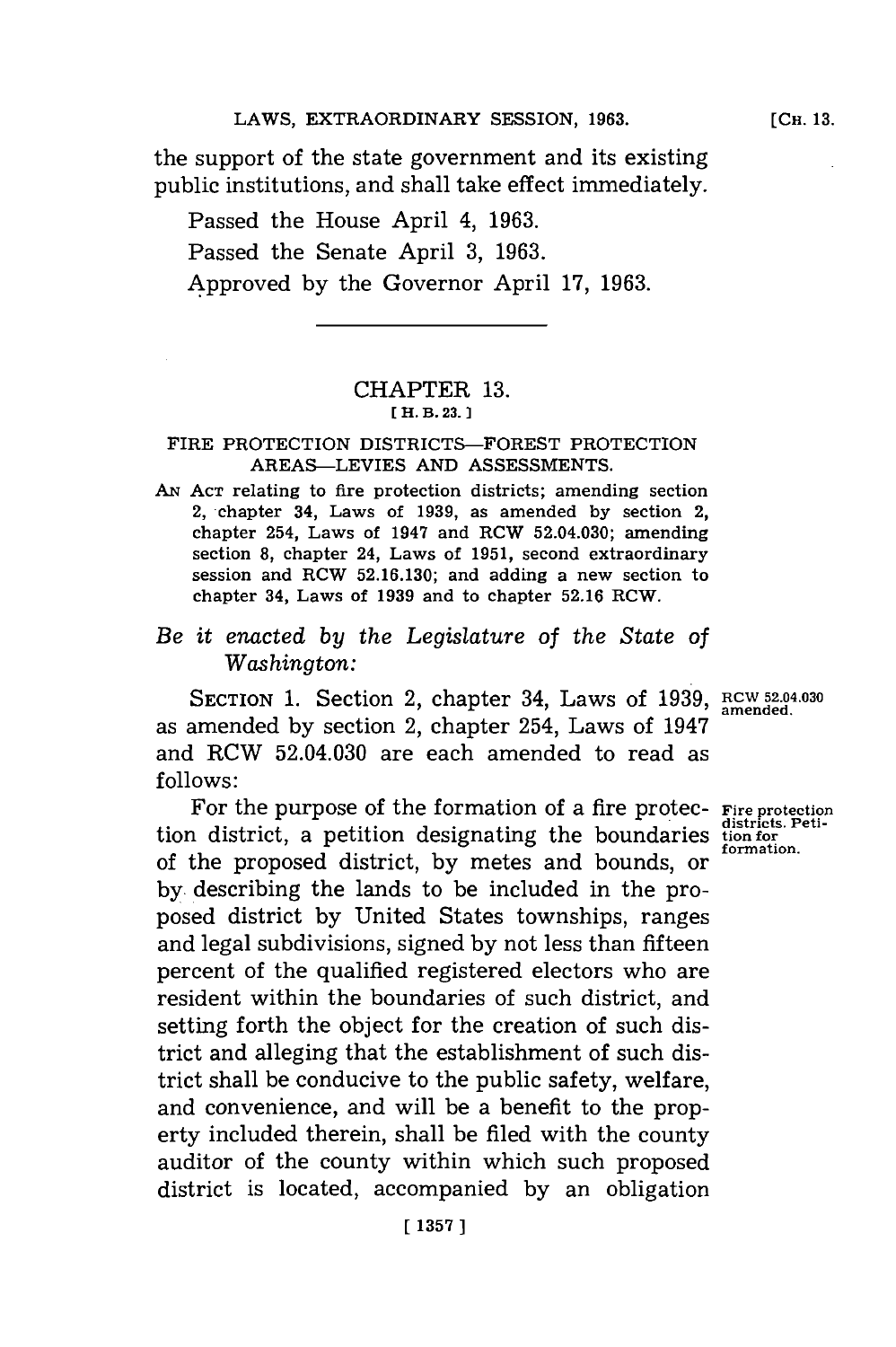**CH. 13,]**

**Fire protection districts. Petition for formation.**

signed **by** two or more petitioners, agreeing to pay the cost of the publication of the notice hereinafter provided for. The organization of any fire protection district heretofore otherwise legally formed and which includes lands within its boundaries required **by** law to pay forest protection assessment is hereby approved and confirmed as a legally organized fire protection district in the state of Washington. The county auditor shall, within thirty days, from the date of filing such petition, examine the signatures and certify to the sufficiency or insufficiency thereof; and for such purpose shall have access to all registration books or records in the possession of the registration officers of the election precincts included, in whole or in part, within the boundaries of the proposed district. Such books and records shall be prima facie evidence of the truth of said certificate. No person having signed such a petition shall be allowed to withdraw his name therefrom after the filing of the same with the county auditor. If such petition shall be found to contain a sufficient number of signatures of qualified registered electors who are resident within the boundaries of such district, the county auditor shall transmit the same, together with his certificate of sufficiency attached thereto, to the board of county commissioners which shall thereupon **by** resolution entered upon its minutes, receive the same and fix a day and hour thereof when it will publicly hear said petition.

**Finances. Gen-eral levy authorized-Limit.**

**RCW 52.16.130 SEC.** 2. Section **8,** chapter 24, Laws of **1951,** second amened. extraordinary session and RCW **52.16.130** are each amended to read as follows:

> To carry out the purposes for which fire protection districts are created, the board of fire commissioners of any such district is hereby authorized to levy each year, in addition to the levy or levies provided in this act for the payment of the principal and interest of any outstanding general obligation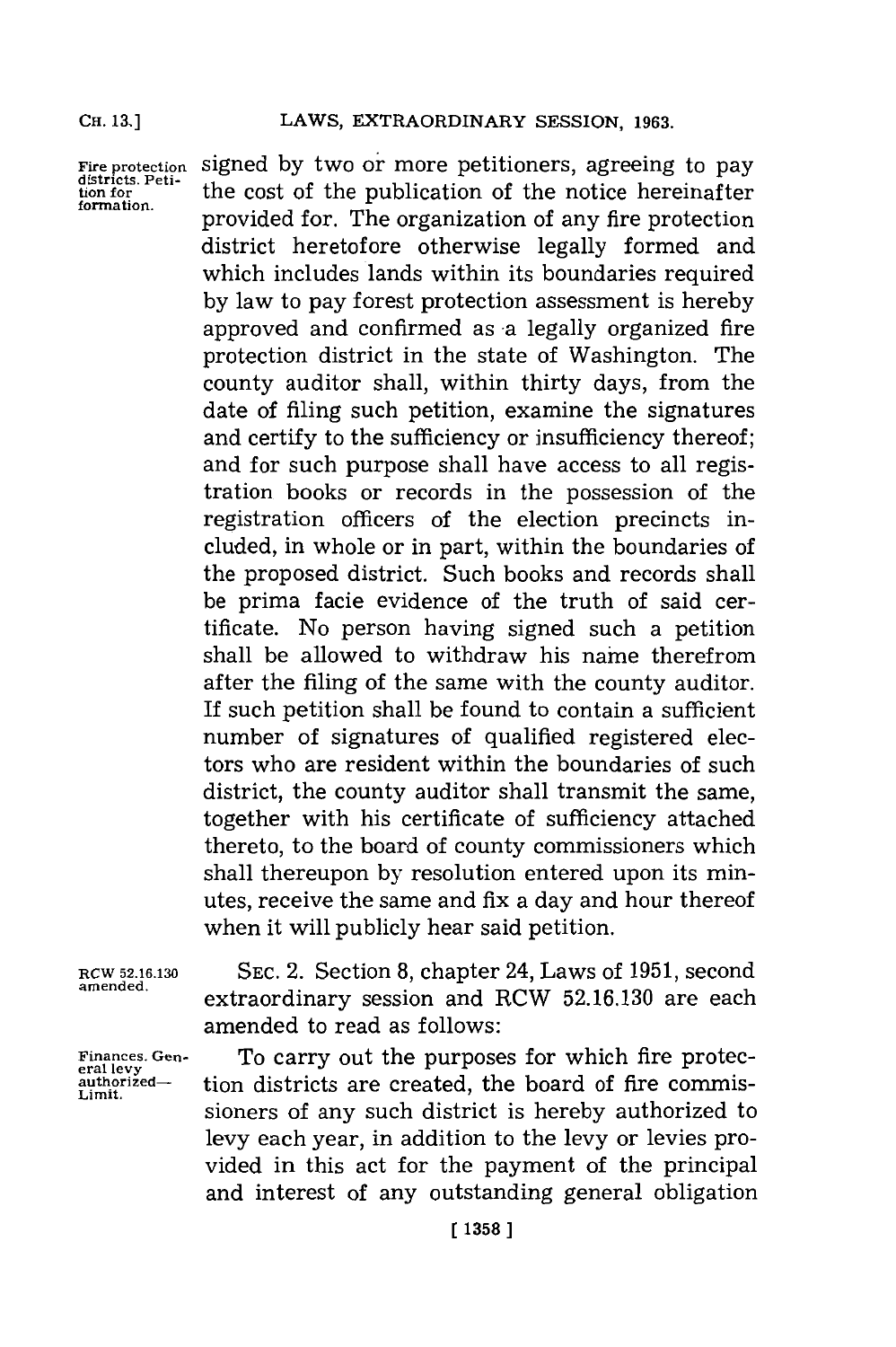bonds and the levies necessary to pay the principal and interest of any coupon warrants heretofore issued and outstanding, an ad valorem tax on all taxable property located in such district not to exceed two mills: *Provided,* That in no case may the total general levy for all purposes, except retirement of general obligation bonds, exceed four mills. Any such tax when so levied shall be certified to the proper county officials **for** the collection of the same as for other general taxes. Such taxes when collected shall be placed in the appropriate district fund or funds as provided **by** law, and shall be paid out on warrants of the auditor of the county in which the district is situated, upon authorization of the board of fire commissioners of such district.

**SEC. 3.** There is added to chapter 34, Laws **Of New section. 1939** and to chapter **52.16** RCW, a new section to read as follows:

In the event that any lands lie both within a fire Lands in both<br>
protection district and a forest protection assess-<br>  $\frac{\text{discrete}}{\text{forest price}}$ **fprocession** district and a forest processor forest prote<br>ment area they shall be taxed and/or assessed as  $\frac{\text{tions}}{\text{heat area}}$ <br>**follows:** follows:

**(1)** If such lands are wholly unimproved, they shall be subject to forest protection assessments but shall not be subject to fire protection district levies;

(2) If such lands are wholly improved, they shall be subject to fire protection district levies but shall not be subject to forest protection assessments;

**(3)** If such lands are partly improved and partly unimpoved they shall be subject both to fire protection district levies and to forest protection assessments: *Provided,* That upon request being made **Proviso.** therefor, accompanied **by** appropriate legal descriptions, the county assessor shall segregate any unimproved portions which each consist of twenty or more acres, and thereafter such unimproved portion

**[CH. 13.**